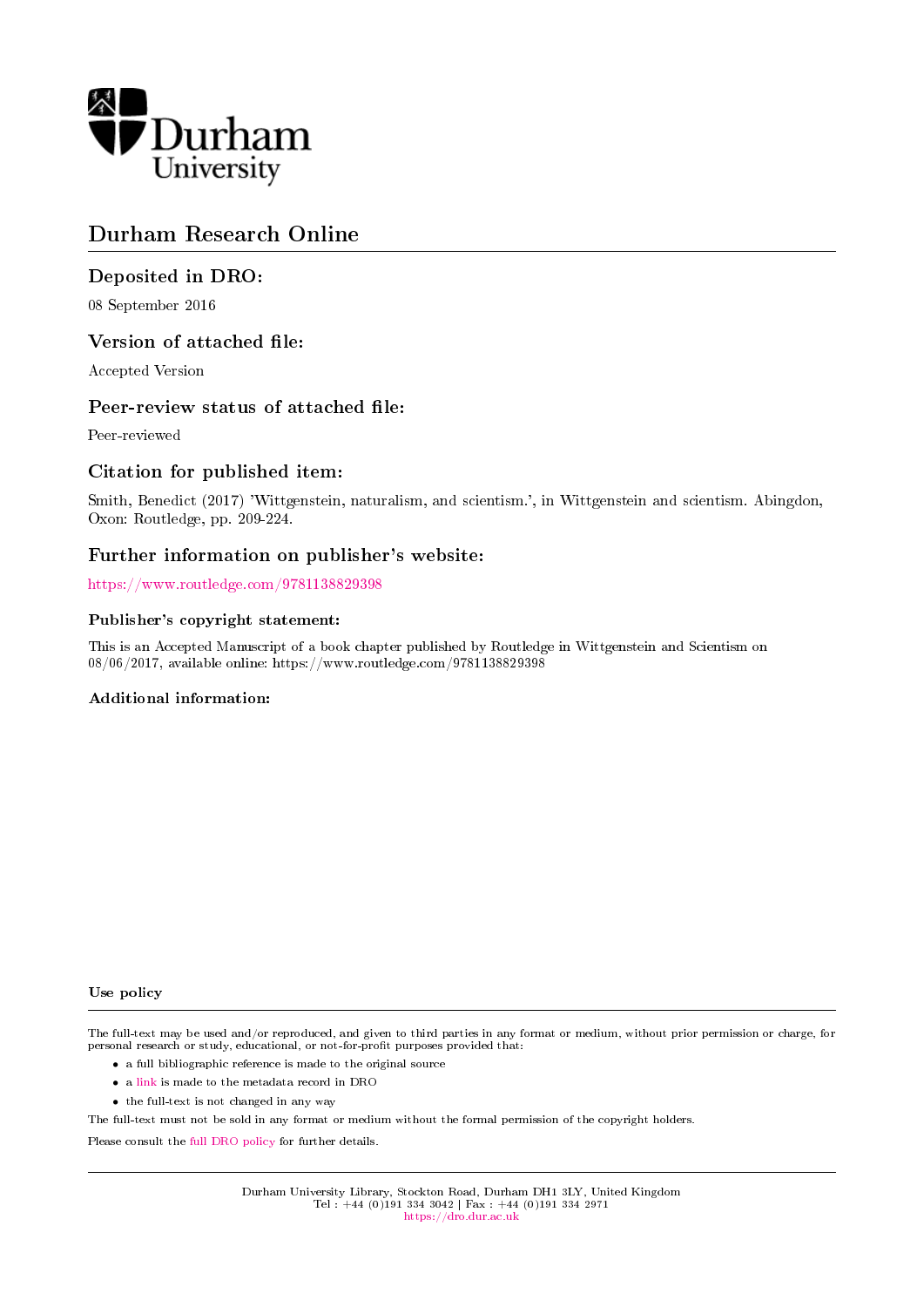*Penultimate draft*. Final version in Beale & Kidd (eds.) *Wittgenstein and Scientism* (London: Routledge, 2017).

# **Wittgenstein, Naturalism and Scientism**

Benedict Smith Durham University

## **1. Introduction**

Wittgenstein's contributions to philosophy include numerous remarks that indicate his attitude towards science and, in particular, the relation between science and philosophy. Whilst Wittgenstein's views are not anti-science they do convey a staunch anti-scientism; indeed, he was 'certainly the least scientistic of philosophers' according to Bernard Williams (2000: 493). Scientism, as I will focus on it, generally connotes an attitude of over-reliance and overconfidence in scientific methods as the exclusive routes to authentic knowledge in any field of inquiry. 1 In what follows I suggest that Wittgenstein's antiscientism is, however, consistent with a form of naturalism.

It has been argued that scientism reflects a particular ideological orientation, one that cannot be warranted by scientific practice itself but is nevertheless committed to the epistemic superiority of such practice (Williams and Robinson 2015: 3). This orientation both reflects and fuels a pervasive (if not universal) cultural tendency which, following Williams and Robinson (2015: 6-7), can be generally characterized according to the following tenets: 2

- 1. Only scientific knowledge counts as real, warranted or genuine knowledge;
- 2. The epistemology and metaphysics of natural science is appropriate for all sciences, including social and human science;
- 3. Science can plausibly aspire to provide complete answers to any question or problem that humanity faces.

These are accompanied by a fourth claim, one that is implicit in the other three and goes beyond the expression of over-confidence towards what scientific inquiry can achieve:

4. Scientism at least implicitly makes substantive – typically materialist – metaphysical assumptions about the nature of the world such that it can be the object of scientific understanding in the first place.

As such scientism requires a naturalist metaphysics. In one sense this is right but it is important to be clear about precisely which sense that is. This matters because 'naturalism' admits of a variety of interpretations, some of which are deeply anti-Wittgensteinian and some of which are not.<sup>3</sup> A different interpretation of naturalism is not only consistent with but arguably captures certain aspects of the later Wittgenstein's philosophy.

One assumption that I think could be misleading in this context is that Wittgenstein's anti-scientism is entailed by his alleged anti-naturalism. That would indeed follow if the naturalism in question were already a form of proto-scientism. But there are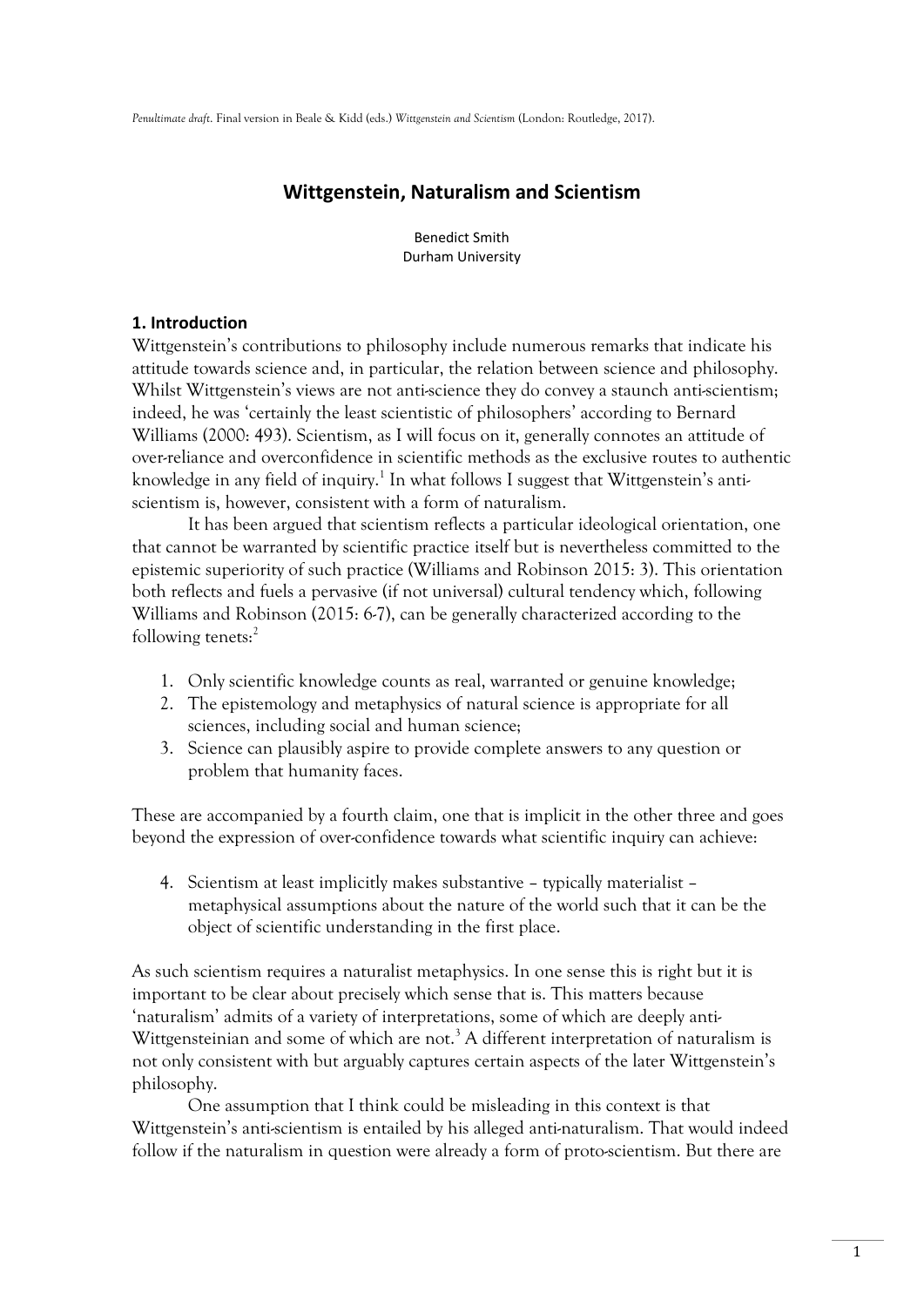Wittgensteinian reasons to avoid this assumption, his remarks indicating a form of naturalism unlike the reductive or restrictive kind that leads to scientism.

In the next section I provide some details about naturalism, the relation with scientism, and recent attempts to articulate a non-reductive form of naturalism. The following sections then discuss 'description' in the context of naturalistic approaches and I consider a recent form of apparently non-reductive, less scientistic, naturalism – Huw Price's 'subject naturalism'. I suggest that Wittgenstein's position is, whilst naturalist, distinctive.

### **2. Naturalism and scientism**

Naturalism is a view about the relation between science and philosophy, one that privileges the metaphysical and epistemological status of science. As such naturalism is usually understood as a view that regards philosophy as constrained in various ways by scientific methods and results. According to such a view, philosophical inquiry and the questions it pursues typically need to be framed in a way that makes understanding those questions and what would constitute answers to them intelligible from a scientific point of view. Thus scientism could be construed as an especially strong form of naturalism: the relevant constraint is not just that philosophical inquiry ought to proceed in light of natural science, but that philosophy must itself be part of science if it can contribute to the ways in which we investigate and come to enjoy genuine knowledge of the world. This would have significant implications for how we characterize the nature of explanation and understanding quite generally across the natural and human sciences since, according to scientism, any genuine explanation or form of understanding must cohere with the scientifically described world and the methods deemed acceptable to investigate it. The influence of scientism, as Wittgenstein would have acknowledged, often manifests at the level of cultural attitudes and sensibilities rather than explicitly considered theoretical views. In philosophy, however, scientism has had a more overt impact.

Consider Russell's view. Russell suggested that we should adopt the 'method of science' in philosophy as a condition of achieving knowledge and that 'solid and durable progress' can be achieved in philosophy once this approach is embraced (Russell 1963: 93).<sup>4</sup> Progress in philosophy, then, would be driven by progress in science supported by epistemic virtues such as 'patience and modesty'. Such virtues are, nevertheless, underpinned by a confidence characteristic of scientism:

Whatever knowledge is attainable, must be attained by scientific methods; and what science cannot discover, mankind cannot know (Russell 1998: 45)

This confidence compels us, according to Russell, to 'abandon the hope of solving many of the more ambitious and humanly interesting problems of traditional philosophy' (Russell 1963: 93). This consequence is, arguably, disastrous for philosophy and other forms of inquiry through which we seek to understand ourselves and the world. An important theme in Wittgenstein's work is a deep opposition to scientistic confidence, in part because it obscures what is otherwise important subject matter and also because it requires an attitude toward the nature of philosophical practice that he thought profoundly misguided. A problem with scientistic confidence is that it abolishes forms of understanding that are relevant to engaging with humanly interesting problems. Or it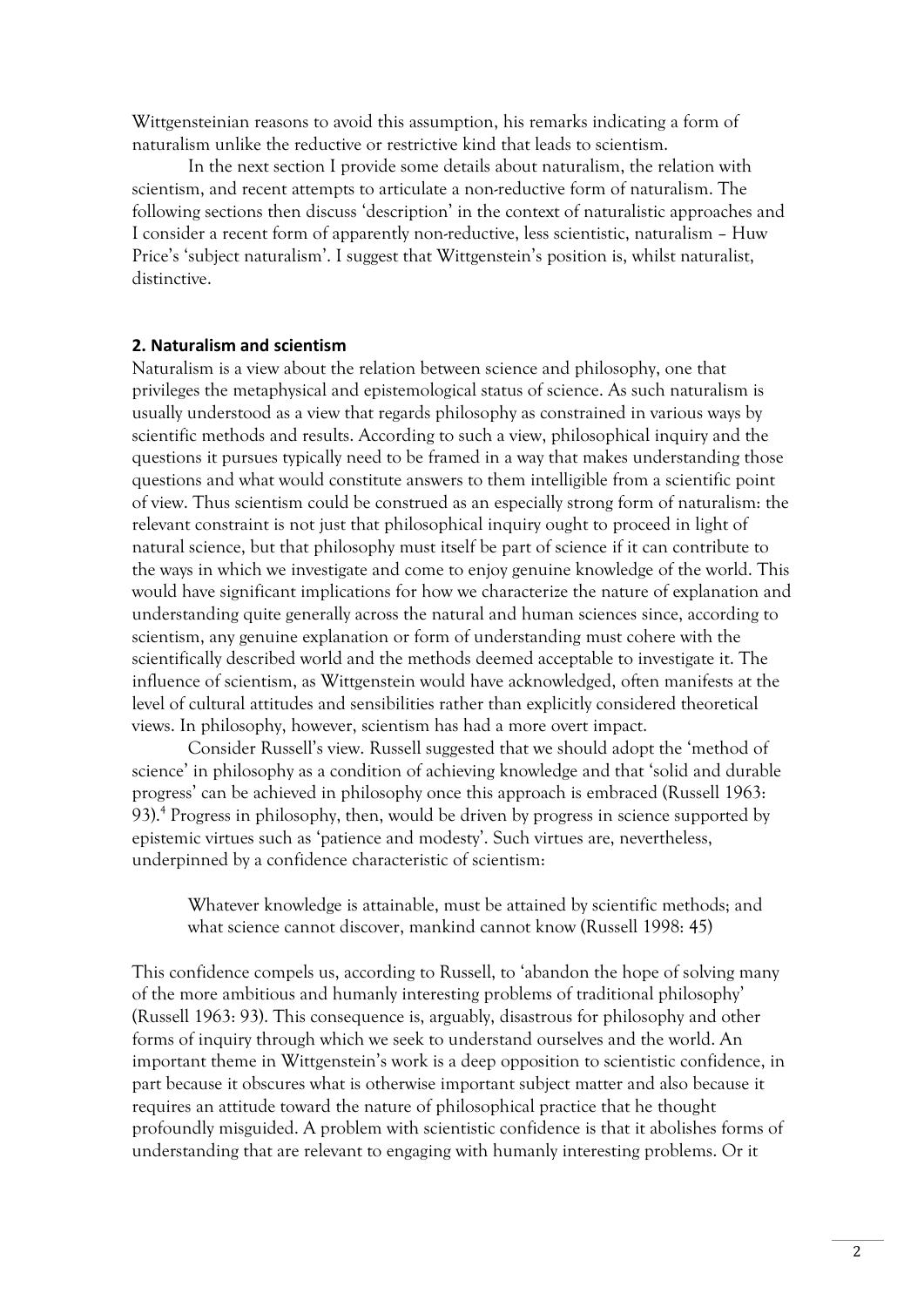abolishes forms of understanding that are needed to even render humanly interesting problems intelligible at all, let alone pursue them.

A scientistic assumption is that progress in philosophy is a matter of providing solutions to problems by the discovery of previously unknown facts. But the scientistic error here is not just an ontological mistake where the wrong kinds of facts are identified. For Wittgenstein in particular, a problem with scientism is that it imposes an entirely inappropriate structure on philosophical activity; it is the attitude behind the search for facts in the first place that is mistaken, an attitude that is centrally expressed in coming to adopt the scientific method in philosophy.

Wittgenstein's early writings express the view that philosophy is independent of the natural sciences, a view that largely remained in later work albeit for different reasons and with different implications.<sup>5</sup> Whilst ethics according to the Wittgenstein of the *Tractatus* could not be investigated in any empirical or scientific way nor even articulated in language at all, the very point of the *Tractatus* was nevertheless an 'ethical one', a point invisible to the realm of scientific investigation. <sup>6</sup> Arguably there is no shift of principle in Wittgenstein's later work with regard to the independence of philosophy from science, although different reasons are considered as to why philosophical and natural scientific inquiry are autonomous. In 1929, a time when Wittgenstein's thought was in transition from the ideas that dominated the *Tractatus*, ethics was nonetheless regarded as 'supernatural' and quite outside the subject matter and methodology of scientific investigation (LE 7). In the 'Lecture on Ethics', for instance, one contrast that Wittgenstein seemed to have in mind was between different ways of regarding the world, or aspects of it, and, consequently, different ways in which our knowledge and understanding can be enhanced. He writes in the concluding parts of that lecture that ethics cannot be a science nor part of any science and thus 'does not add to our knowledge in any sense' (LE 12).

In part this reflects Russell's view about the steady accumulation of facts and the subsequent growth of scientific understanding on the one hand, and what is deemed essential to ethical thought and practice on the other.<sup>7</sup>According to Russell, and a view still persistent in contemporary moral philosophy, the essence of ethical discourse is the expression of 'desire' (Russell 1998: 43). For Wittgenstein, ethics is independent of 'facts' which, as he puts in the lecture, are all on the 'same level': under one kind of description the 'facts' of a murder are on the same level as the 'facts' about why a stone falls to the ground. In contrast, ethics is 'intrinsically sublime and above all other subject matters' and so occupies a distinct level.

The motivation to regard ethics as supernatural comes, I think, from the context which informed Russell's scientism: that the proper contrast to what is 'natural' and what can be investigated naturalistically is 'supernatural'. Whilst this seems to be the view suggested by Wittgenstein's early writings, it is one amongst others that is retracted in later work such as the *Philosophical Investigations*. Although Wittgenstein's conception of philosophical practice had no place for the idea that we can advance in philosophy by accumulating facts, he did not thereby conclude that philosophy was supernatural; neither did he conclude that we should be suspicious of facts as such.

I do not think that this alleged independence implies that Wittgenstein adopts a kind of non-naturalism. In my view Wittgenstein came to elaborate a distinctive kind of naturalism, one that helps bring into view the inadequacies of scientism and the error of supposing that scientific naturalism has a privileged status with regard to what counts as reality and to how we might investigate it. $8$  Furthermore, the relevant form of naturalism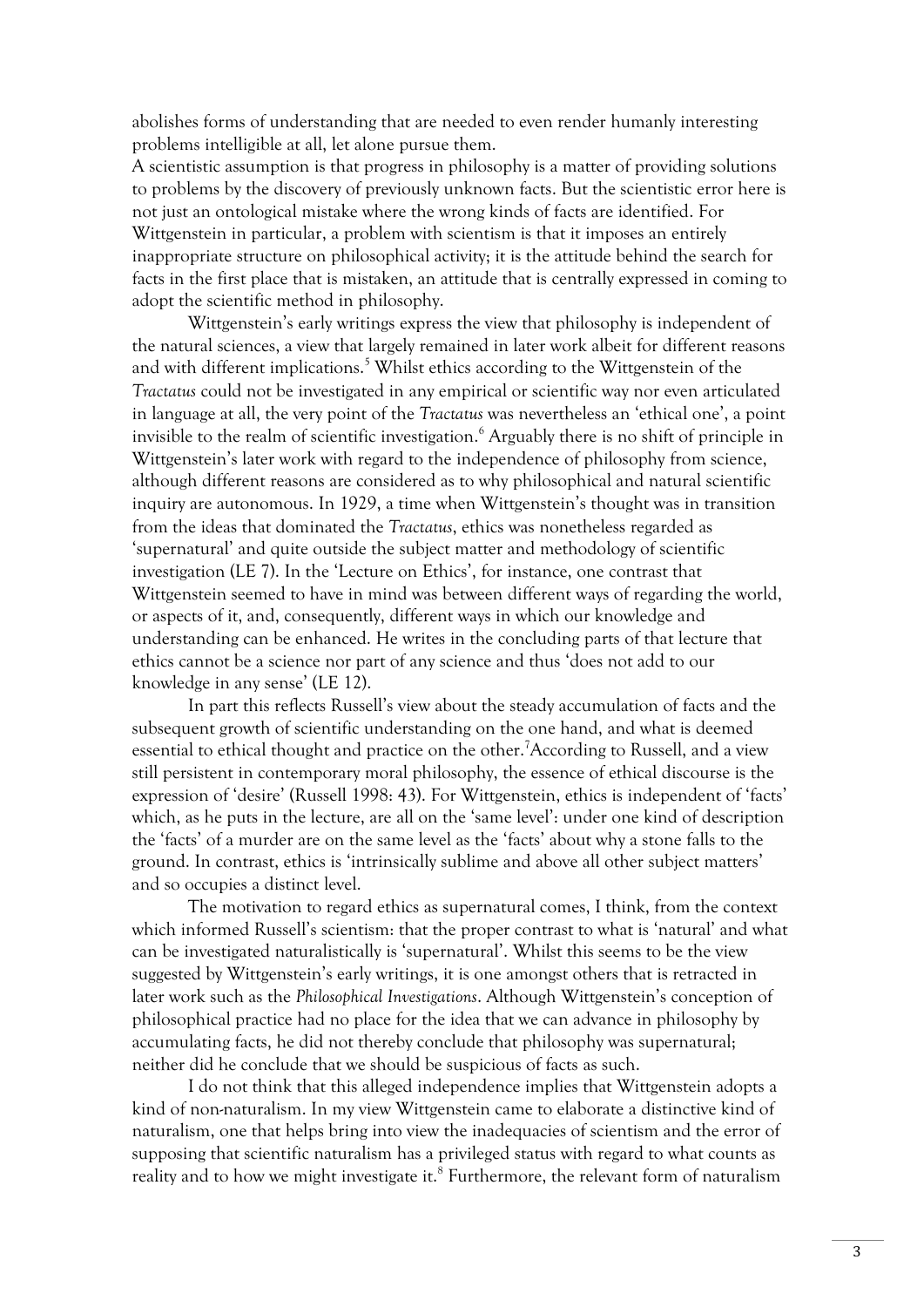can help expose a (scientistic) tendency to equate what is not scientific with what is supernatural. That there is in Wittgenstein a distinctive kind of naturalism suggests that we ought to distinguish between his opposition to scientism on the one hand from his relation to naturalism on the other. In particular this can help expose a mistaken assumption that one can infer Wittgenstein's (or anyone else's) anti-naturalism from remarks that are explicitly anti-scientism. This assumption makes the mistake of preserving the thing that needs questioning, the idea that scientism is an intensified and pervasive version of naturalism. The point should be familiar from the work of those seeking to articulate and defend non-scientistic forms of naturalism: one can be critical of scientism without being critical of naturalism.<sup>9</sup>

The issue of elucidating a naturalism that contrasts with the orthodox reductive variety has been the subject of some recent debate. One candidate is a naturalism that is incorporated under the banner of 'liberal naturalism' as developed by, for example, John McDowell, amongst a number of others.<sup>10</sup> McDowell uses a variety of terms to identify a restrictive or reductive naturalism which grants existence only to whatever the natural sciences say exists. This would be 'neo-Humean naturalism', 'empiricistic naturalism' and 'bald naturalism'.<sup>11</sup> Alternatively, a so-called 'relaxed naturalism' extends more widely than its scientistic counterpart and includes but is not restricted to the idea of nature as it is conceived by the natural sciences (e.g. McDowell 1996: 89). Such naturalism, as we might expect, is motivated by a view about the relation between science and philosophy. In its liberal mode, naturalism is not anti-science but it is anti-scientism. What liberal naturalism promises is a way between the disjunction of scientism on the one hand and supernaturalism on the other. In doing so, it opens a potential space between naturalism and scientism such that former need not be simply a milder version of the latter. It seems right to say that Wittgenstein's naturalism is 'liberal' (e.g., MacArthur 2009) but this needs considerable clarification which I cannot provide here. As I discuss below, there are versions of non-reductive naturalism that are not consistent with Wittgenstein's views.

### **3. Explanation/description**

Wittgenstein writes that a distinctive current in 'modern thought' is an irresistible but misleading tendency 'to ask and answer questions in the way science does' – the road to 'darkness' as he puts it in the *Blue Book*, for example. Wittgenstein understands the way science operates to at least involve forms of reductionism, a method of 'reducing the explanation of natural phenomena to the smallest possible number of primitive natural laws' (BB 18). In part this methodological tendency reflects a modern 'craving for generality', according to which the explanatory aspirations of natural-scientific investigation have become extended to cover inquiry as such and, presumably, affect how we search for answers and find particular questions pressing. Wittgenstein puts this point in another way. Rather than referring to a 'craving for generality' he suggests an alternative: 'the contemptuous attitude towards the particular case' (BB 18). What constitutes 'the particular case' is not, however, an individual instance of word use or concept application as if each particular case was detached from its place in a wider practice. The details of particular cases are crucial because they illuminate a cluster of features that form part of but do not exhaust the features in light of which we understand and make use of a word or concept.

In the context of philosophical inquiry the craving for generality is mistaken since, as he says just after the lines quoted, the philosopher's task should not involve any kind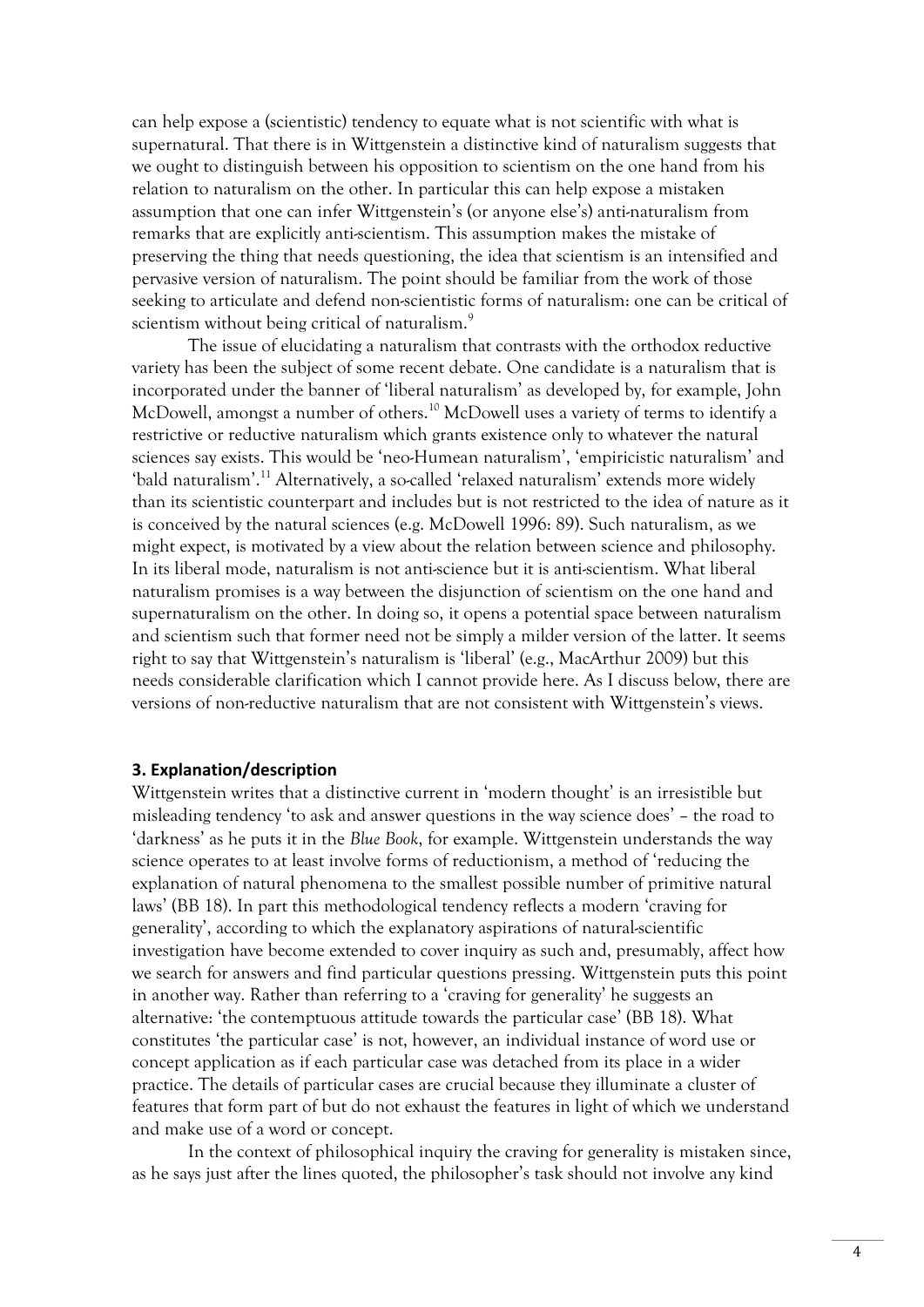of reduction and nor should she be trying to explain anything: philosophy is, instead, 'purely descriptive'. In these remarks in the *Blue Book* about modern thought, Wittgenstein is interested in our treatment of 'natural phenomena', as he puts it, but where such phenomena constitute a rich and diverse subject matter. 'Natural phenomena' covers much more than, as G.E. Moore put it in 1903, 'the subject matter of the natural sciences and also of psychology' (1956: 4). Moore's stipulation dominated twentieth century moral philosophy and is still at least implicitly very influential. But what it expresses is not restricted to the context of attempting to clarify 'goodness', one of Moore's principal aims, and it reflects a general tendency to equate naturalism with scientific inquiry.

The emphasis on what is the right kind of subject matter for philosophical investigation and what it takes to bring that subject matter into view is a recurring theme which is variously treated as fundamental across Wittgenstein's work. It is especially important for the Wittgenstein of the *Philosophical Investigations* (and central in *On Certainty*), in which detail is given about on what our attention ought to be focused – 'the spatial and temporal phenomenon of language', for example, which is contrasted with a conception of language and meaning as a 'phantasm', drained of its embodied and diachronic character (PI §108). In that context, Wittgenstein states that empirical or scientific investigation is 'not of any possible interest', partly because such investigation is typically motivated by a deeper explanatory ambition which, as PI §109 famously recommends, should be replaced by the activity of *description*. The modern view expresses a need to 'say something further', a felt desire to articulate what is beyond or behind phenomena by adducing explanations of them (e.g. Z §313). This need can, Wittgenstein warns, take the form of a 'temptation [that] is overwhelming', producing a 'haunting' sense that only explanations can clarify and overcome a difficulty or puzzle. Descriptions remind us of 'the most important facts', facts about the meaning of words and our understanding that can only be faithfully characterized and thus understood in 'the stream of life' (Z §220; LW I 913).

Wittgenstein emphasizes the plurality of descriptive practices and of what can be described, a diversity that cannot be respected by an explanatory approach. Attending to the spatial and temporal phenomenon of language is not a form of empirical investigation but provides an awareness of the ways that language is inseparably woven into our embodied existence. We ought to treat what Wittgenstein means by 'description' as having a wide scope. For example:

Think how many different kinds of thing are called "description": description of a body's position by means of its co-ordinates; description of a facial expression; description of a sensation of touch; of a mood (PI §24)

Description is an activity that is expressed in a variety of ways and it involves a process of 'assembling reminders' of what our words, actions and gestures mean and how they are entwined with our practices in particular contexts (PI §127). The kind of 'explanation' to which Wittgenstein is opposed tempts us to conceive of what it is that we are trying to explain as if there is something lying behind or inside utterances or actions – as it were, some essence that will be revealed once our ('scientific') explanations are the right ones.

Wittgenstein's emphasis on description is intended to preserve the normativity of words and concepts as they are used in the 'stream of life'. This coupling of description with normativity stands in contrast, on the face of it, with other influential views that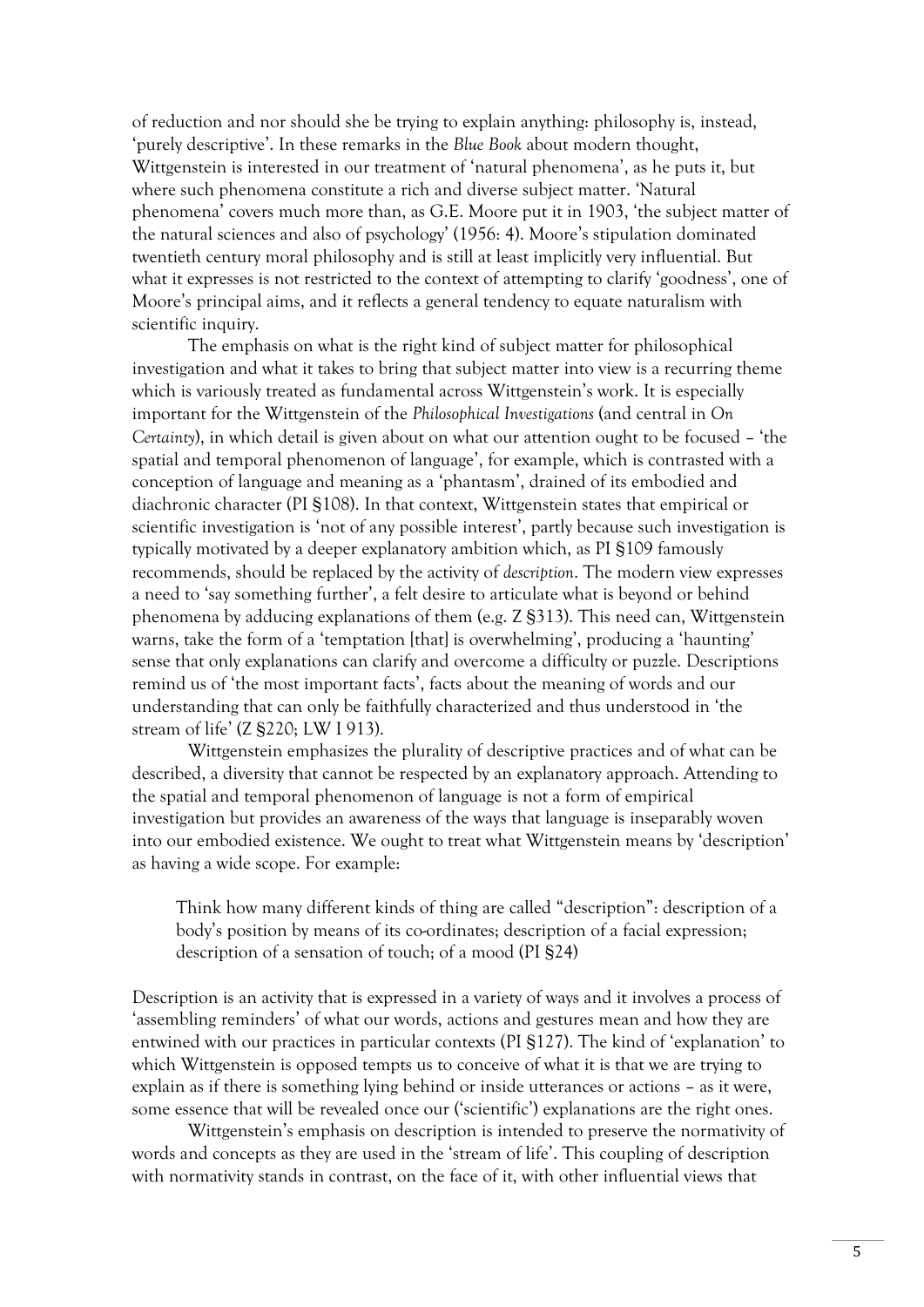interpret description as a threat to the aim of recognizing and accounting for normativity. Wittgensteinian description is, for instance, different from how it is used by Sellars in his critique of empiricist epistemology. Although both Sellars and Wittgenstein are critical of empiricist epistemology, the former chooses 'description' to exemplify a mistaken approach whilst for the latter it is a methodological device that can help avoid it. It is useful to consider this difference and the related scientism that Sellars embraces in order to shed light on the character of Wittgenstein's views in this context.

In *Empiricism and the Philosophy of Mind* Sellars considers and rejects a traditional empiricist account of knowledge. Sellars insists on the condition that, to count as knowing, a person must come to occupy a status of being justified with the ability to justify what they say. Sellars explains that such normative elements to knowledge are irreducible and that they cannot be accounted for by giving an 'empirical description' of knowledge (1997: 76). Instead, Sellars claims that the proper characterization of knowing involves placing it in the 'space of reasons', a contextualization that reflects the normativity essential to knowing. Now when Wittgenstein proposes that philosophical practice should involve description he is clearly using that term in a quite different way to Sellars. For Sellars, empirical description entirely fails to recognize the normativity of, *inter alia*, human agency and interpersonal regulation in what it is to achieve knowledge. Despite intending a different sense of description, one of Wittgenstein's core aims in the *Philosophical Investigations*, as in Sellars's work, is to illuminate the role of human agency and social practice in coming to achieve understanding. These elements can be disclosed through the activity of description, in Wittgenstein's sense of 'description'. For example, in one place Wittgenstein likens activities of description to 'instruments for particular uses', the contrast being with an alternative (perhaps more Sellarsian) notion of description which depicts merely how something looks, the result being 'as it were idle' and in a sense use-less (PI §219).<sup>12</sup>

To an extent both Wittgenstein and Sellars share the view that their subject matter can be faithfully characterized only by recognizing a relevant normative context. Wittgenstein's insistence on the normative context is not, however, centrally motivated by a concern to characterize knowledge.<sup>13</sup> In his later work particularly, Wittgenstein is interested in the limitations to our ability to justify what we say and so in order to illustrate how we embody forms of understanding that are 'beyond being justified or unjustified' (OC §359). This understanding is a way of being *certain* yet, according to a common interpretation, it must be of a *non-epistemic* form since it is external to justification.<sup>14</sup> But construed outside of its narrower epistemological setting, the idiom of 'placing in the space of normativity' or appreciating the irreducibly discursive context of words and actions is part of a broader strategy to direct attention to the lived context in which we think, speak and act. Wittgensteinian description enables this kind of attention, at least in part. If successful our interest is thus redirected from a concern with explanation and, *a fortiori*, from the attempt to 'place' the objects of investigation within a world already described by science.

Despite some affinity between Sellars and Wittgenstein in the context of characterizing aspects of our epistemic practices, there are also stark differences. In a passage that is often taken as emblematic of scientism, Sellars writes: '*speaking as a philosopher* ... in the dimension of describing and explaining the world, science is the measure of all things, of what is that it is, and of what is not that it is not' (1997: 83). Sellars also writes that 'what we call the scientific enterprise is the flowering of a dimension of discourse which already exists in what historians call the "prescientific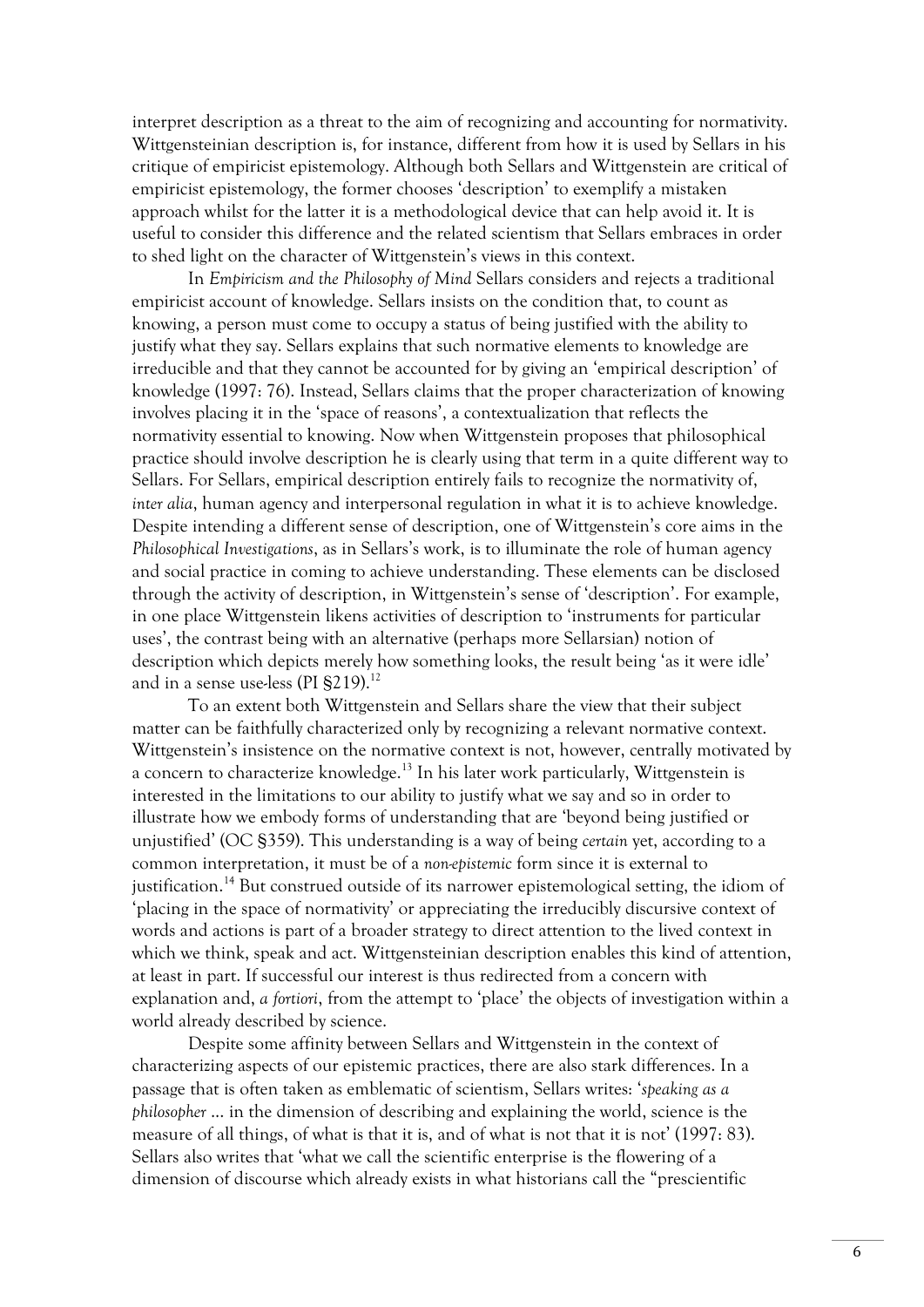stage" ' (1997: 81). This sort of remark is just what Wittgenstein would have expected of the 'modern view' and Sellars sees a crucial role for science constraining philosophy which Wittgenstein opposes. Although we would be right to think that philosophy is not itself science nor science-in-waiting, we should not, Sellars thinks, confuse that with the quite different and unwarranted idea that philosophy is independent of science (1997: 80); again, a claim disputed by Wittgenstein. For present purposes, the point of drawing on Sellars is to help elucidate the character of Wittgensteinian description and to indicate how this relates to the 'placement' of our practices within an appropriate context. I turn now to address this issue in light of a recent attempt at distinguishing different kinds of naturalism and the relation between this and Wittgenstein's anti-scientism.

### **4. Wittgenstein, 'subject naturalism', and scientism**

Huw Price has drawn a contrast between what he calls 'object naturalism' and 'subject naturalism' (Price 2004; 2011). Briefly the distinction is this. Object naturalism, in its 'ontological mode', is the view that 'in some important sense, all there *is* is the world studied by science'. Epistemologically, object naturalism claims that any case of genuine knowledge is a case of scientific knowledge (2004: 73). So object naturalism assumes a view about what entities exist where this view is directly informed by natural scientific inquiry. Then, in light of this assumption, we can proceed to ask whether some candidate entity or property can coherently become part of that view. As Price puts it, object naturalism implies that in so far as philosophy is concerned with the nature of objects and properties of various kinds, its concern is with something in the scientifically described natural world or with nothing at all. The objects of philosophical investigation are aspects of the world-as-studied-by-science, or else they are nothing at all (Price 2004: 73). Object naturalism is thus scientistic. Accordingly the question about whether our discourse concerning, for example, values, norms and intentionality can be construed naturalistically, is a question about whether the relevant objects that underpin that discourse can be located in the natural world – thus 'a sort of thing identifiable by science' (Price 2011: 188). In Price's terminology, the central questions here are about whether candidate entities can be 'placed' in the world; these he calls 'placement problems'.<sup>15</sup> Object naturalism expresses a form of scientism since finding the question intelligible as to whether some object can be placed in the world assumes a substantive and unearned metaphysics; unearned since an account of what entities exist and the framework within which objects might be placed (the 'world') is supplied by science and is taken for granted. This is an example of Williams and Robinson's fourth feature of scientism (see above, section 1); it implies that those entities that cannot be satisfactorily placed are supernatural or at least nothing about which we can have genuine understanding and knowledge.

'Subject naturalism', in contrast, is not primarily a view about what entities exist, taking the ontology of natural science as its guide and then regarding our practices and discourse in light of that. Rather it claims that our principal focus ought to be on our human practices and modes of discourse as such, not what would constitute a scientifically respectable metaphysical underpinning for those practices. We should begin, says the subject naturalist, with 'what science tells us *about ourselves*' (Price 2004: 73). Broadly, science tells us that we are natural creatures, that 'we humans (our thought and talk included) are surely part of the natural world' (Price 2011: 5). On the face of it this sort of naturalism is liberal in the sense referred to earlier. There is no pressure to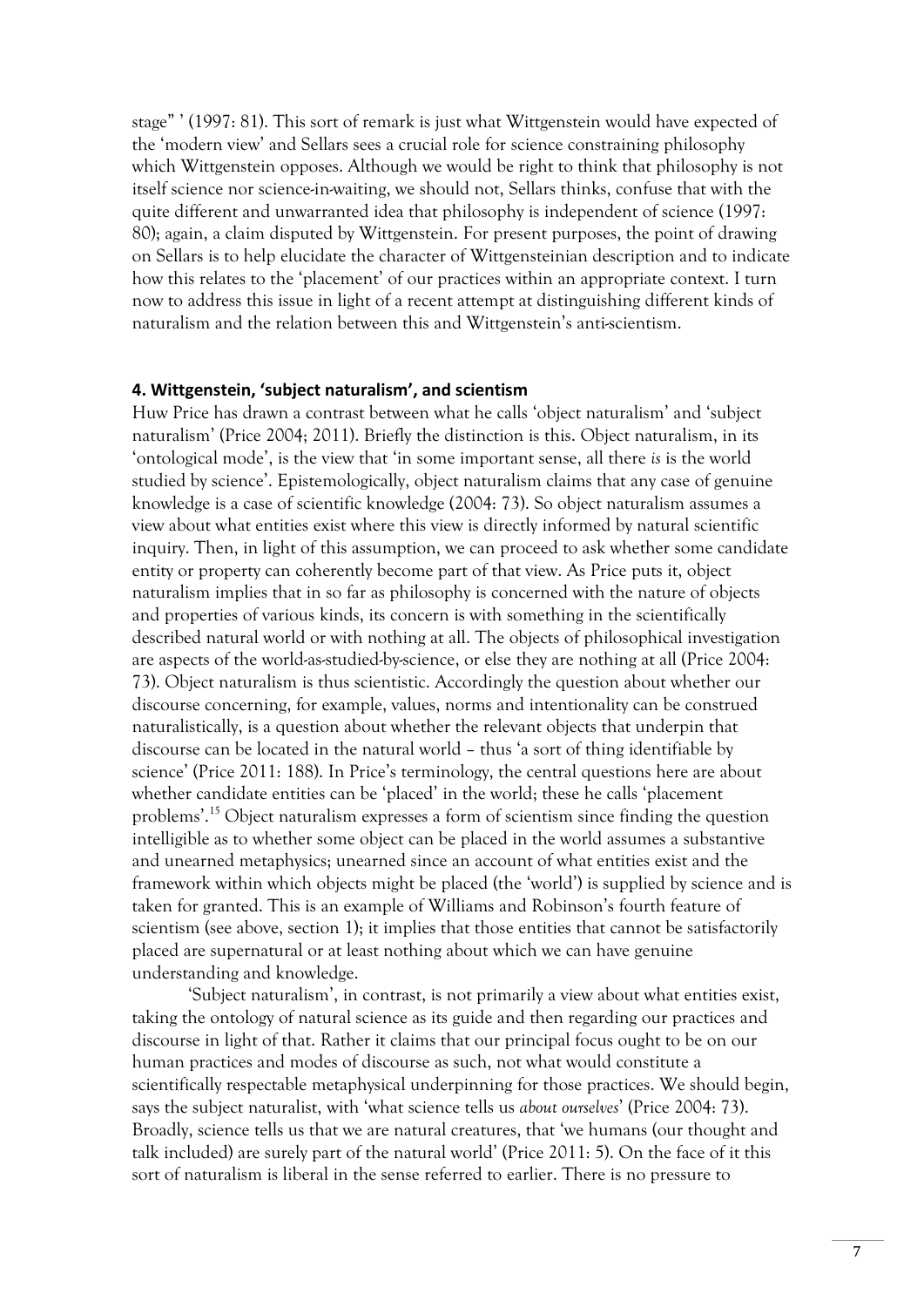demonstrate the links between our everyday conceptual practices and their scientifically described material bases. Instead it is our very thought and talk that is the object of naturalistic investigation.

This is a seemingly Wittgensteinian idea: 'Look on the language-game *as the primary* thing', as he puts it (PI §656). According to Peter Winch, one of Wittgenstein's most distinctive methodological characteristics is to refocus attention away from the object to which a concept applies and toward the persons doing the applying and (we might add) to the contexts within which that happens (1997: 60). <sup>16</sup> If this sort of shift can be characterized in naturalistic terms, then a 'subject naturalism' seems to be a promising way to frame it. After all, the form of naturalism in question is focused on our linguistic and conceptual practices with no attempt to reductively 'explain' those practices or to 'place' those objects in some disenchanted non-normative realm.

However, in Price's formulation, subject naturalism retains the privileged status accorded to science (Macarthur 2014b). Whilst the focus may no longer be on the metaphysical character of that which lies behind our practices, it is nevertheless science that we look to as the point of departure in order to advance our understanding. Our primary question as subject naturalists would be: 'What does science tell us about ourselves?' According to Wittgenstein this question would be misguided, given his view that science and philosophy are independent. Price's contrast between forms of naturalism recognizes that we can ask questions about ourselves and that such questions are at least as important, from a naturalist perspective, as questions that seek to locate the apparent objects of thought and speech in a world described according to science. And this refocus can, according to Price, by achieved whilst preserving the privileged status of science. So whilst it is our conceptual and linguistic practices themselves that become principal focus for the subject naturalist, the motivation is still the view that *science* is best placed to inform us about those aspects of our lives.<sup>17</sup>

'Placement problems' typically involve those features that are part of discourse about ethics, minds and meaning and whose location in the scientifically described world needs to be demonstrated. In the context of reflecting on the nature of our ethical thought and practice, Simon Blackburn provides a good example of what a placement problem looks like:

The natural world is the world revealed by the senses, and described by the natural sciences: physics, chemistry, and notably biology, including evolutionary theory. However we think of it, ethics seems to fit badly into that world ... the problem is one of finding room for ethics, or of placing ethics within the disenchanted, non-ethical order which we inhabit, and of which we are a part. (Blackburn 1998: 48-9)

In the wider context, Blackburn's concern is to provide an account of ethical thought and practice that coheres with a scientific world-view and, in various places, Blackburn explains that his proposed quasi-realism in ethics has an advantage over rival meta-ethical views because of its naturalist credentials.<sup>18</sup> I do not want to suggest that Blackburn is scientistic quite generally, but I do regard the way that Blackburn portrays the task of philosophical ethics here to reflect a scientistic attitude and in a way that can be illuminated by drawing on Wittgenstein's critique.

This way of framing the problem of 'finding room for ethics' is scientistic to the extent that it prioritizes the scientific, disenchanted world as that into which the relevant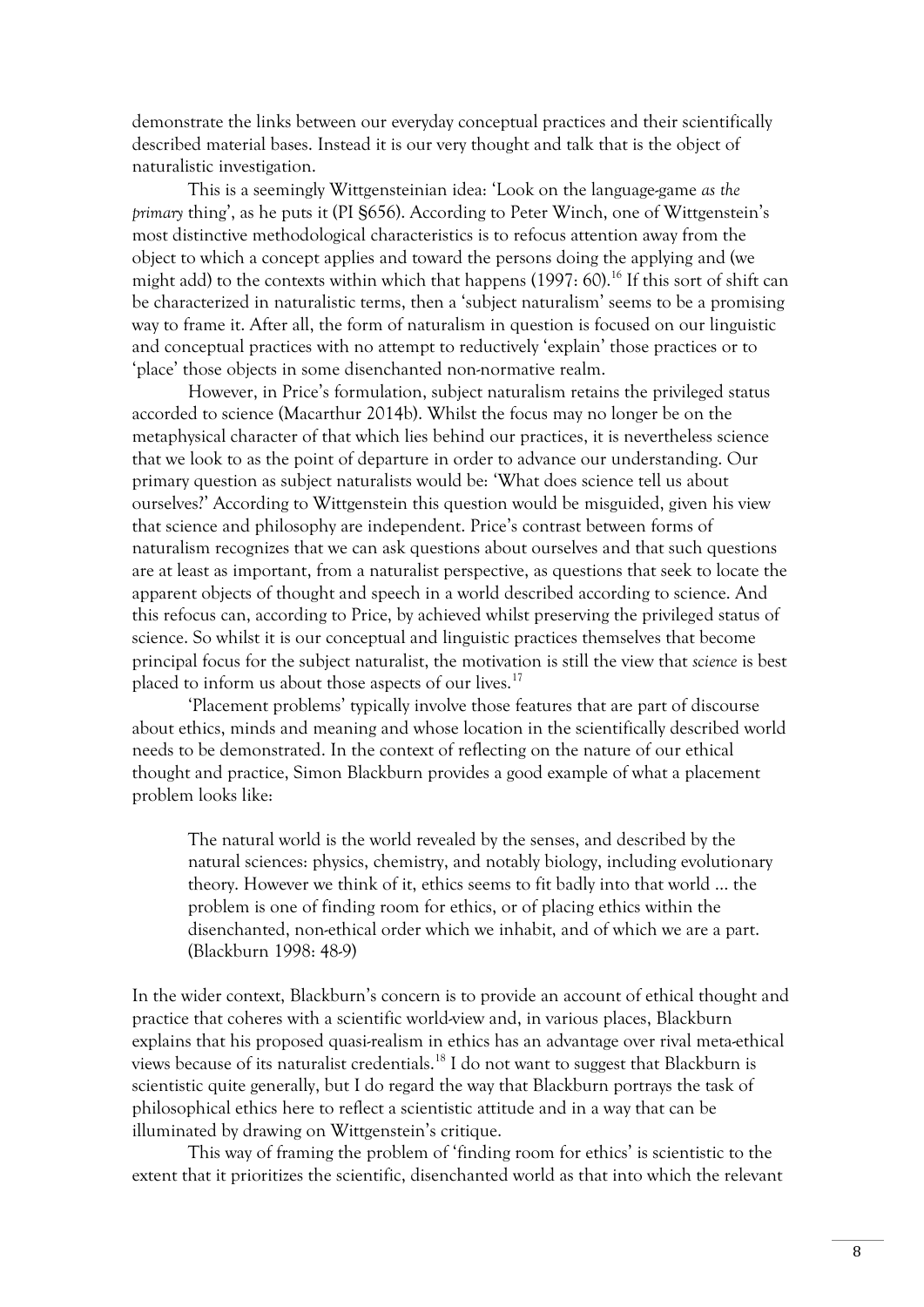normative properties need to fit. Finding the problem that Blackburn highlights compelling in the first place requires one to comply with a world-view informed by a disenchanted conception of the world. That conception and its assumed primacy is a condition for making sense of the placement problem. The idea that we are part of a disenchanted, non-ethical order could mean that we are part of the universe like other material objects and subject to the same natural laws and causal forces. What is scientistic is the assumption that being part of the non-ethical world is the primary, fundamental way that we exist; other ways – ethical, aesthetic, religious – are considered secondary, at best, to that allegedly more basic existential condition.

No doubt there are a number of forms of inquiry that require considering the world and what it contains as disenchanted. But ethics is, whatever else it is, an embodiment and an expression of our agency, of our human way of life, and it is difficult to see how we could find room for our humanity in an inhuman world. Of course there are important questions about how agency is related to physical capacities, how intentionality is related to neurobiology, how meaning is related to vocalizations and bodily gestures. These are difficult (and hardly novel) questions. What I want to highlight here is the particular effect of a scientistic attitude to these questions.

Under the sway of scientism, an ethical placement problem could take on a particular air of inescapability as if the particular kind of problem we face, of placing the ethics in the non-ethical order, is unavoidable once we have given up on supernaturalism. The ethical placement problem is pressing from a distinctive, if optional, perspective – yet scientism makes it seem mandatory. There is nothing intrinsically misleading about wanting to know how ethics is related to the non-ethical world. But scientistic prejudice operates in a way that frames the attempt at that knowledge as our singular task, as if tackling this placement problem is compulsory for any philosopher who has proper respect for scientific inquiry. The result is a distinctive kind of puzzle that emerges once a detached perspective is adopted, a perspective that is then gripped by the problem of how, for example, our ethical agency is related to the disenchanted order. The scenario is illustrated by Iris Murdoch, who writes of our depleted vocabulary and conceptual repertoire through which we now struggle to articulate and reflect on our ethical agency. As a result, and under the influence of scientism, a person is now regarded as 'a brave naked will surrounded by an easily comprehended empirical world' (Murdoch 1961: 18). This picture, potentially, threatens our ability to authentically regard ourselves in an evaluative context, 'against a background of values' rather than a background of dehumanized normless mechanisms.

As previously noted in section 3, one of Wittgenstein's most important contributions to philosophy was to our understanding of agency, and not only in the context of reflecting on the role of social practices referred to earlier. It is central to the emphasis he gives to non-linguistic activity in the context of language-games, in our institution of and answerability to the norms that govern practices and to the idea of a 'grammatical investigation'. This form of agency cannot be made intelligible by scientism. Wittgenstein's emphasis on 'description' is an attempt at a perspectival reorientation that illuminates the contexts within which our activities are meaningful. The famous remarks that encourage us to '*look at*' (e.g. PI §66, §320) the use of words and to avoid the (scientistic) prejudice that stands in the way is not only an encouragement to change the mode of apprehension so to speak, to switch from thinking and explaining to looking. In *On Certainty* Wittgenstein tells us that after justifications come to an end, as they inevitably will, what we are given is not a form of immediate perception of the truth of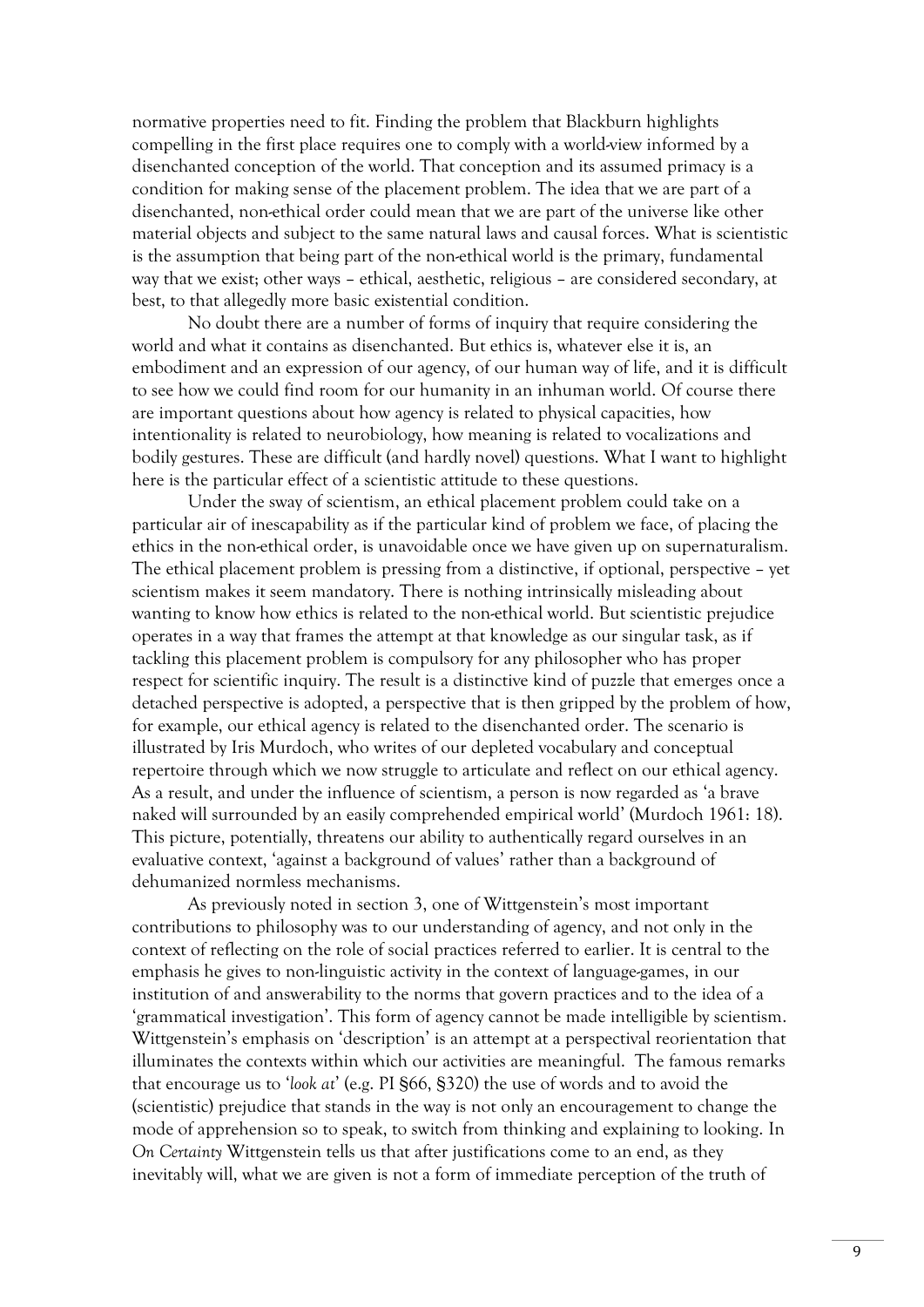propositions but insight into a form of embodied agency that underpins language-games (OC §204). The reorientation shows in a different light what our actions embody. 'This is how I act' is not a remark that is bound to discrete instances of, say, getting up from a chair in the absence of prior reflective endorsement (OC §148). When offering justifications for how we obey rules, reporting that '[t]his is simply what I do' is not a concession to scepticism about rule-following once the justifications have been exhausted (PI §217). These remarks indicate that the relevant actions quite literally embody a form of life, a way of inhabiting the world that can be naturalistically construed but stands in direct contrast to characterizations offered from a scientistic perspective.

By drawing attention to the rich and diverse content of descriptions, including the prominence this gives to our actions, we can become furnished with a 'sensuous awareness' as Marie McGinn puts it, of phenomena as inextricably nested within human forms of life (2010: 347). This kind of awareness is simply unavailable from a scientistic perspective since it requires the point of view of an engaged participant and a way of understanding that is contrary to the tenets of scientistic metaphysics and epistemology. We could add that this awareness is not reducible to knowing that certain propositions are true, propositions about our linguistic and conceptual practices, for example. The reorientation that is needed to accomplish this awareness is arguably a reawakening of an attitude to ourselves and what we do in the midst of human life. That, presumably, is part of Wittgenstein's view about the aim of philosophy being to clear away misunderstandings through illuminating what is already before our eyes (e.g. PI §129), of supplying 'remarks on the natural history of human beings ... contributing observations which have escaped remark only because they are always before our eyes' (PI §416). The tendency to overlook what is familiar is arguably exacerbated by a scientistic pressure to seek explanations of ordinary phenomena. Wittgenstein's attitude in this context and the more general opposition he voices toward the idea that philosophy, like science, advances by accumulating more facts, is regarded as anti-naturalist because scientism distorts how we characterize philosophical naturalism. And this, amongst others, is one aspect of scientism that can be challenged.

### **5. Concluding remarks**

P.M.S. Hacker writes of our intellectual and academic culture being 'intoxicated with science and scientific explanation' and how such a culture blocks a more hermeneutic understanding of ourselves and our practices (2011: 99-100). Here I have tried to show that whilst such a form of understanding is threatened by scientism it need not be so threatened by naturalism. In particular, I have suggested that we can isolate the ways that Wittgenstein is against scientism from the naturalist elements in some of his later work. Wittgenstein's remarks against science are most profitably taken to be against scientism, against the tendency to take for granted the appropriateness and utility of a scientific attitude with regard to any questions whatsoever. This aspect of Wittgenstein's antiscientism and his more positive remarks about the ineliminable role of social context and agency can help to reinterpret Russellian pessimism about our ability to engage with humanly interesting philosophical problems. The scientism that motivated that pessimism was counterbalanced by a form of confidence in the progress that philosophy could make by adopting the scientific method. But opposition to the sort of scientism that Russell expressed need not imply an opposition to naturalism in philosophy. Wittgenstein's remarks about the misleading influence of science on philosophy would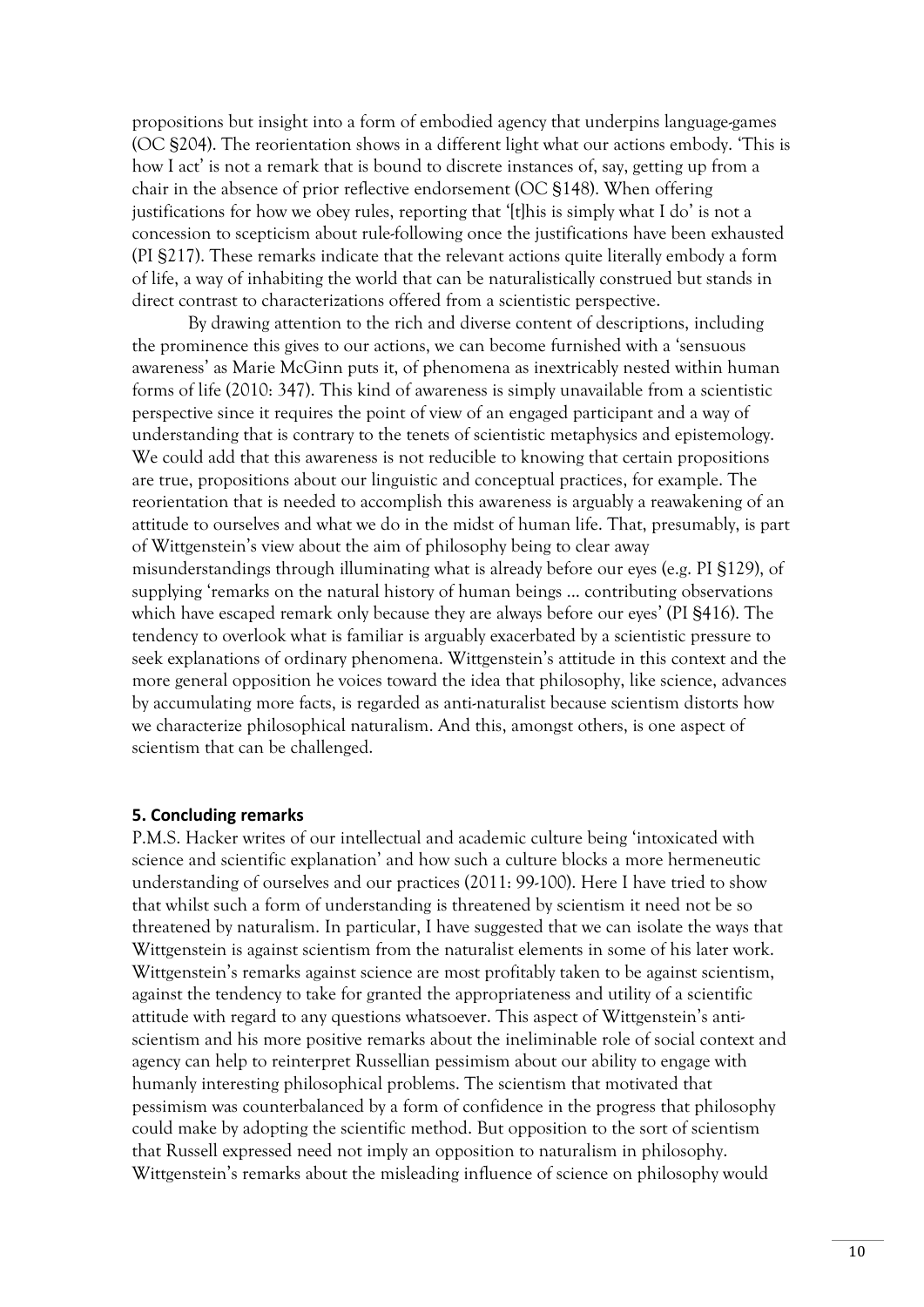have this implication as long as naturalism is construed as a mild form of scientism. I have suggested that this is an element of scientism that should be resisted and it is also pertinent to clarifying an alternative form of naturalism as formulated by Price. This latter form, although apparently more consistent with Wittgenstein's view about the primacy of our conceptual and linguistic practices, nevertheless retains natural science as the source of our understanding.

Wittgenstein's insistence on the importance of sensitivity to embodied, contextual practice for philosophical inquiry and self-understanding is deeply at odds with the aspiration to locate our practices in, and explain them in light of, the scientifically described world. Alongside the remarks that Wittgenstein makes against scientism, there are naturalistic elements in his work that express the importance of our selfunderstanding in particular and the role of irreducibly normative contexts. That is at least one reason why Wittgenstein's anti-scientism is still important for contemporary philosophy.<sup>19</sup>

### **Bibliography**

- Baldwin, Thomas (1995). 'Introduction' to Bertrand Russell, *My Philosophical Development,* London: Routledge, vii-xvi.
- Blackburn, Simon (1988). 'How to be an ethical antirealist', *Midwest Studies in Philosophy* 12(1): 361-375.
- Blackburn, Simon (1998). *Ruling Passions*, Cambridge: Cambridge University Press.
- Brandom, Robert (1997). 'Study Guide,' in Wilfrid Sellars, *Empiricism and the Philosophy of Mind*, Cambridge, Mass.; Harvard University Press, 119-181.
- De Caro, Mario and Macarthur, David (eds.) (2004). *Naturalism in Question*, Cambridge, Mass.: Harvard University Press.
- De Caro, Mario and Macarthur, David (eds.) (2010). *Naturalism and Normativity*, New York: Columbia University Press.
- De Caro, Mario and Voltolini, Alberto (2010). 'Is Liberal Naturalism Possible?', in Mario De Caro and David Macarthur (eds.) *Naturalism and Normativity*, New York: Columbia University Press, 69-86.
- Garver, Newton (1994). *This Complicated Form of Life: Essays on Wittgenstein*, Chicago: Open Court.
- Hacker, P.M.S. (2011). 'A plague on both your 'isms'', *American Philosophical Quarterly* 48(2): 97-111.
- Hertzberg, Lars (2011). 'Very General Facts of Nature', Oskari Kuusela and Marie McGinn (eds.), *The Oxford Handbook of Wittgenstein*, Oxford: Oxford University Press, 351-373.
- Jackson, Frank (1998). *From Metaphysics to Ethics: A Defence of Conceptual Analysis*, Oxford: Oxford University Press.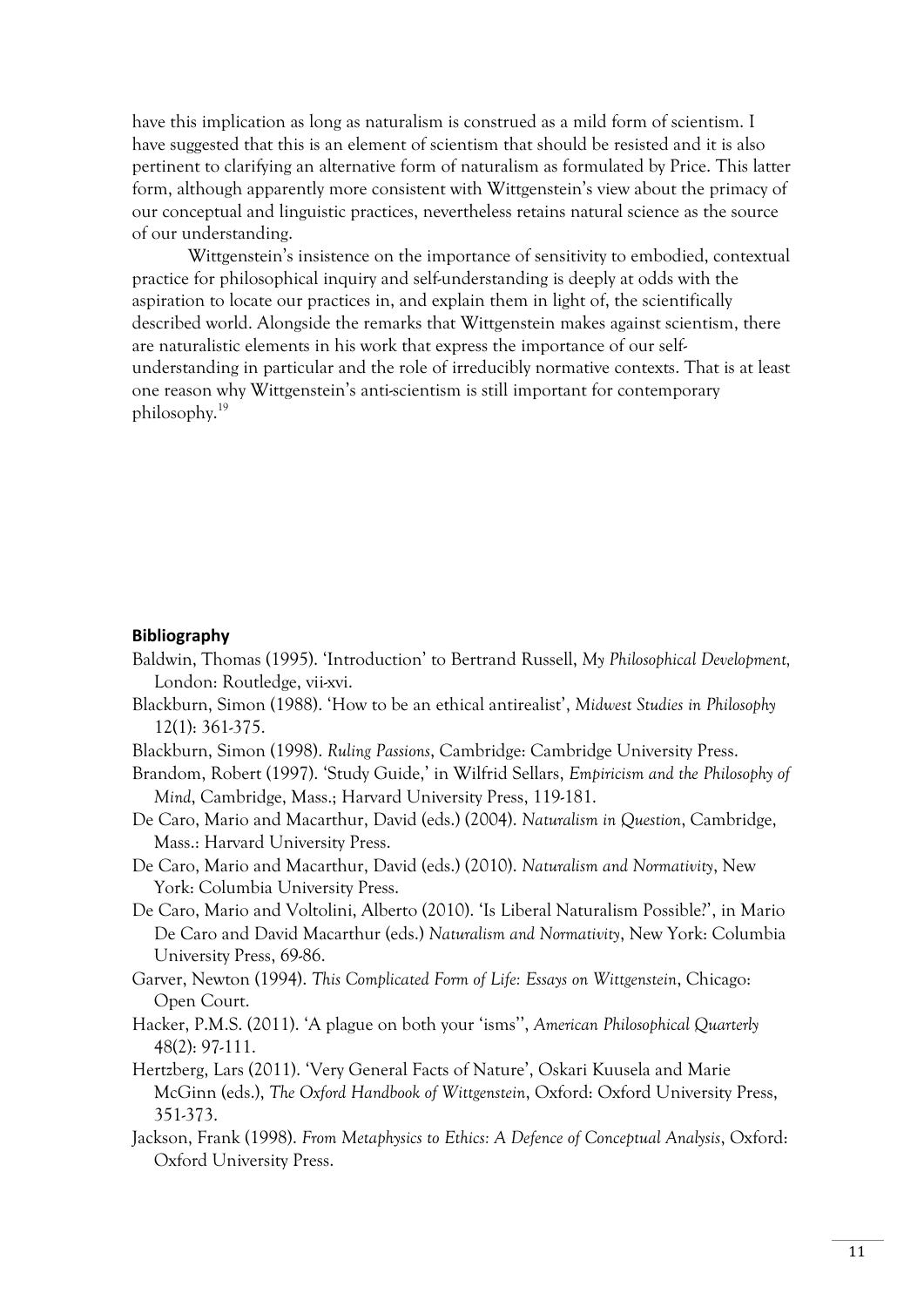- Kenny, Anthony (2011). 'Whose naturalism? Which Wittgenstein'?, *American Philosophical Quarterly* 48(2): 113-118.
- Macarthur, David (2009). 'Review of Ritchie, J. *Understanding Naturalism*', *Notre Dame Philosophical Reviews*, http://ndpr.nd.edu/news/24219-understanding-naturalism/
- Macarthur, David (2014a). 'What's the use? Price & Wittgenstein on naturalistic explanations of language', *Al-Mukhatabat* 9: 77-95.
- Macarthur, David (2014b). 'Subject naturalism, scientism and the problem of linguistic meaning: Critical remarks on Price's "Naturalism without Representationalism" ', *Análisis: Revista de investigación filosófica* 1(1): 69-85.
- McDowell, John (1996). *Mind and World*, Cambridge, Mass.: Harvard University Press.
- McDowell, John (1998a). 'Two Sorts of Naturalism' in John McDowell, *Mind, Value and Reality*, Cambridge, Mass.: Harvard University Press, 167-197.
- McDowell, John (1998b). 'Knowledge by Hearsay', in John McDowell, *Mind, Knowledge and Reality*, Cambridge, Mass.: Harvard University Press, 414-443.
- McDowell, John (2002). 'Responses', in Nicholas Smith (ed.), *Reading McDowell: On Mind and World*, London: Routledge, 269-305.
- McDowell, John (2004). 'Naturalism in the Philosophy of Mind', in Mario de Caro and David Macarthur (eds.) *Naturalism in Question*, Cambridge, Mass.: Harvard University Press, 91-105.
- McGinn, Marie (1997). *Wittgenstein and the* Philosophical Investigations (London: Routledge).
- McGinn, Marie (2010). 'Wittgenstein and Naturalism', in David Macarthur and Mario de Caro (eds.), *Naturalism and Normativity*, New York: Columbia University Press, 322- 351.
- Moore G.E. (1956). *Principia Ethica*, Cambridge: Cambridge University Press.
- Murdoch, Iris (1961). 'Against dryness: A polemical sketch', *Encounter* (January): 16-20.
- Janik, Allan S. and Toulmin, Stephen (eds.) (1973). *Wittgenstein's Vienna*, New York: Simon and Schuster.
- Pears, David (1995). 'Wittgenstein's naturalism', *The Monist* 78(4): 411-424.
- Price, Huw (2004). 'Naturalism Without Representationalism', in Mario De Caro and David McArthur (eds.), *Naturalism in Question*, Harvard: Harvard University Press, 71- 88.
- Russell, Bertrand (1949). *The Scientific Outlook*, 2nd ed, London: Allen and Unwin.
- Russell, Bertrand (1963). 'Mysticism and Logic', in Bertrand Russell, *Mysticism and Logic*, London: Allen and Unwin.
- Russell, Bertrand (1998). 'Science and Ethics', in James Rachels (ed.), *Ethical Theory*, Oxford: Oxford University Press, 37-45.
- Sellars, Wilfrid (1997). *Empiricism and the Philosophy of Mind*, Cambridge, Mass.: Harvard University Press.
- Smith, Benedict (2016). 'Naturalism, experience, and Hume's 'science of human nature'', *International Journal of Philosophical Studies* 24(3): 310-323.
- Williams, Bernard (2000). 'Philosophy as a Humanistic Discipline', *Philosophy* 75: 477- 496.
- Williams, Richard N. and Robinson, Daniel N. (eds.) (2015) *Scientism: The New Orthodoxy*, London: Bloomsbury.
- Winch, Peter (1997). 'Critical notice', *Philosophical Investigations* 20(1): 51-64.
- Wittgenstein, L. (1969). Blue and Brown Books, 2<sup>nd</sup> ed., Oxford: Blackwell. (BB)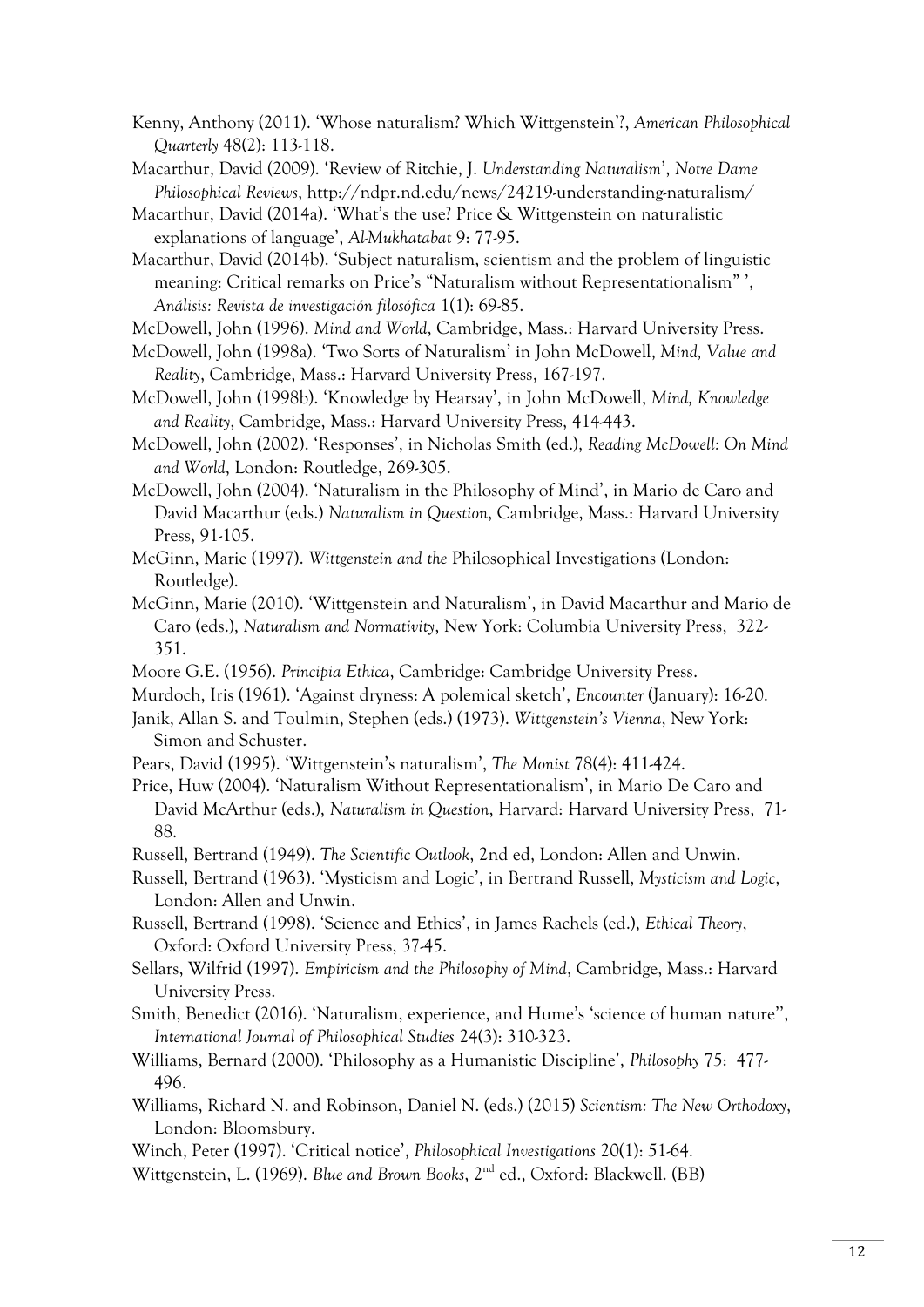- Wittgenstein, Ludwig (1982). *Last Writings on the Philosophy of Psychology*, *Volume 1*, G. H. von Wright and Heikki Nyman (eds.), trans. C. G. Luckhardt and M. A. E. Aue, Oxford: Blackwell.
- Wittgenstein, Ludwig (1991). *On Certainty*, D. Paul and G.E.M. Anscombe (eds.), trans. G.E.M. Anscombe and G.H. von Wright, Oxford: Blackwell.
- Wittgenstein, Ludwig (1996) *Tractatus Logico-Philosophicus*, trans. C.K. Ogden, London: Routledge.
- Wittgenstein, Ludwig (1997). *Philosophical Investigations*, trans. G.E.M. Anscombe, 2nd ed., Oxford: Blackwell.

Wittgenstein, Ludwig (1998). *Zettel*, G.E.M. Anscombe and G.H. von Wright (eds.), trans. G.E.M. Anscombe, Oxford: Blackwell.

### **Notes**

<sup>1</sup> For a recent overview and critical discussion of scientism, see Williams and Robinson 2015. <sup>2</sup> I have contracted these for reasons of space. Williams and Robinson's characterisations are more

detailed than I have presented them here.

<sup>3</sup> For example, David Pears writes that different kinds of naturalism share the idea that 'the right method in philosophy is not to theorize about things but to describe them as we find them in daily life' (1995: 411). This 'Wittgensteinian' naturalism clearly contrasts with other familiar kinds of naturalism that explicitly embrace a scientific method.

4 See Baldwin (1975: xvi).

<sup>5</sup> *Tractatus* 4.111: 'Philosophy is not one of the natural sciences. (The word "philosophy" must mean something whose place is above or below the natural sciences, but not beside them'.

<sup>6</sup> Wittgenstein described the *Tractatus* in this way in a letter to Ludwig von Ficker in 1919 (Janik and Toulmin 1973: 22).

<sup>7</sup> Elsewhere, Russell proposed that the potential goodness of an otherwise 'scientific civilization' could be ensured by an increase in 'wisdom' as a counterbalance to the increase in 'knowledge' (Russell 1949: 11). Russell writes there that: 'Increase in science by itself is ... not enough to guarantee genuine progress', thus recognizing that progress of civilization is different from progress in science (and philosophy).

<sup>8</sup> Others have argued that Wittgenstein adopts a form of naturalism, albeit of a kind quite unlike scientific naturalism. See, for example, Garver (1994), McGinn (1997), (2010). Kenny (2011) also suggests a way to distinguish between scientism and naturalism in the context of discussing Wittgenstein, science and faith.

<sup>9</sup> See, for example, the essays collected in Mario de Caro and David Macarthur (eds.) (2004; 2010).

<sup>10</sup> For a presentation and discussion of 'liberal naturalism' see, for example, De Caro and Voltolini (2010). See also McDowell (1996; 1998a; 2004).

 $11$  Although McDowell (2002:297) himself suggests that 'bald naturalism' is not to be equated with 'scientism'. On the place of Hume here, see Smith (2016).

<sup>12</sup> *Cf*. *Zettel* §311.

 $13$  Some suggest that Sellars's point against description is not in any case just a point in the context of knowledge. Brandom, for example, writes that Sellars may as well have said that in characterizing 'believing' or 'applying concepts' we are not giving an empirical description but placing those actions in the space of reasons (Brandom 1997: 160).